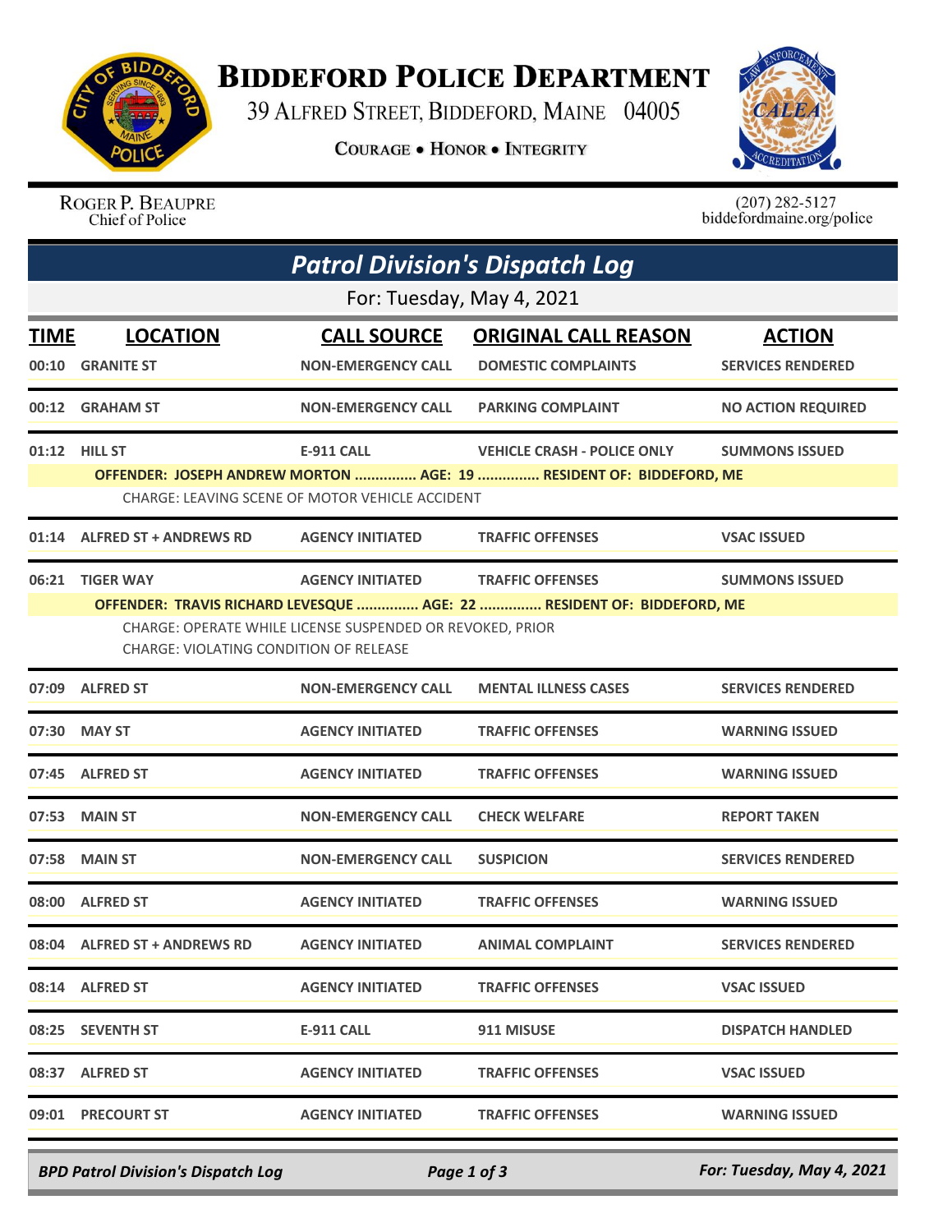| <b>TIME</b> | <b>LOCATION</b><br>10:00 ELM ST                                                                                                                                                          | <b>CALL SOURCE</b><br><b>AGENCY INITIATED</b> | <b>ORIGINAL CALL REASON</b><br><b>TRAFFIC OFFENSES</b>         | <b>ACTION</b><br><b>WARNING ISSUED</b> |  |  |
|-------------|------------------------------------------------------------------------------------------------------------------------------------------------------------------------------------------|-----------------------------------------------|----------------------------------------------------------------|----------------------------------------|--|--|
|             | 10:14 MOUNTAIN RD + BOULDER WAY AGENCY INITIATED                                                                                                                                         |                                               | <b>TRAFFIC OFFENSES</b>                                        | <b>VSAC ISSUED</b>                     |  |  |
|             | 10:24 POOL ST                                                                                                                                                                            | <b>WALK-IN AT STATION</b>                     | <b>FRAUD / SCAM</b>                                            | <b>REPORT TAKEN</b>                    |  |  |
|             | <b>10:48 PRECOURT ST</b>                                                                                                                                                                 | <b>AGENCY INITIATED</b>                       | <b>TRAFFIC OFFENSES</b>                                        | <b>VSAC ISSUED</b>                     |  |  |
|             | 10:57 SULLIVAN ST                                                                                                                                                                        | <b>RADIO</b>                                  | <b>PAPERWORK</b>                                               | <b>SERVICES RENDERED</b>               |  |  |
|             | 11:27 HILL ST + BACON ST                                                                                                                                                                 | <b>NON-EMERGENCY CALL</b>                     | <b>PARKING COMPLAINT</b>                                       | <b>SERVICES RENDERED</b>               |  |  |
|             | 11:32 POOL ST                                                                                                                                                                            | <b>E-911 CALL</b>                             | 911 MISUSE                                                     | <b>DISPATCH HANDLED</b>                |  |  |
|             | 11:41 MILE STRETCH RD                                                                                                                                                                    | <b>E-911 CALL</b>                             | 911 MISUSE                                                     | <b>DISPATCH HANDLED</b>                |  |  |
| 11:49       | <b>MILLER AVE</b>                                                                                                                                                                        | <b>NON-EMERGENCY CALL</b>                     | <b>FRAUD / SCAM</b>                                            | <b>REPORT TAKEN</b>                    |  |  |
|             | 12:02 HILL ST + ACORN ST                                                                                                                                                                 | <b>NON-EMERGENCY CALL</b>                     | <b>PARKING COMPLAINT</b>                                       | <b>SERVICES RENDERED</b>               |  |  |
| 12:20       | <b>MAIN ST</b>                                                                                                                                                                           | NON-EMERGENCY CALL TRESPASSING                |                                                                | <b>SUMMONS ISSUED</b>                  |  |  |
|             | <b>CHARGE: CRIMINAL TRESPASS</b>                                                                                                                                                         |                                               | OFFENDER: DCHRISTA MANGAR  AGE: 52  RESIDENT OF: BIDDEFORD, ME |                                        |  |  |
|             | 12:22 ALFRED ST                                                                                                                                                                          | <b>NON-EMERGENCY CALL</b>                     | <b>SHOPLIFTING</b>                                             | <b>ARREST(S) MADE</b>                  |  |  |
|             | OFFENDER: RICHARD GREGORY MCDOWELL  AGE: 40  RESIDENT OF: BIDDEFORD, ME<br><b>CHARGE: VIOLATING CONDITION OF RELEASE</b><br>CHARGE: THEFT BY UNAUTHORIZED TAKING OR TRANSFER-SHOPLIFTING |                                               |                                                                |                                        |  |  |
|             | 12:30 SULLIVAN ST                                                                                                                                                                        | <b>AGENCY INITIATED</b>                       | <b>PAPERWORK</b>                                               | <b>PAPERWORK NOT SERVED</b>            |  |  |
|             | 13:02 MAPLEWOOD AVE                                                                                                                                                                      | <b>RADIO</b>                                  | <b>SUSPICION</b>                                               | <b>SERVICES RENDERED</b>               |  |  |
|             | 13:25 ALFRED ST                                                                                                                                                                          | <b>AGENCY INITIATED</b>                       | <b>CRUISER ACCIDENT</b>                                        | <b>STATE FORM TAKEN</b>                |  |  |
|             | 14:00 SUMMER ST                                                                                                                                                                          | <b>NON-EMERGENCY CALL</b>                     | <b>CHECK WELFARE</b>                                           | <b>SERVICES RENDERED</b>               |  |  |
|             | 14:03 MAIN ST + LUNT ST                                                                                                                                                                  | E-911 CALL                                    | 911 MISUSE                                                     | <b>DISPATCH HANDLED</b>                |  |  |
|             | <b>14:15 MAIN ST</b>                                                                                                                                                                     | <b>NON-EMERGENCY CALL</b>                     | <b>TRESPASSING</b>                                             | <b>GONE ON ARRIVAL</b>                 |  |  |
|             | 14:19 WEST LOOP RD                                                                                                                                                                       | <b>NON-EMERGENCY CALL</b>                     | <b>SUSPICION</b>                                               | <b>GONE ON ARRIVAL</b>                 |  |  |
|             |                                                                                                                                                                                          | <b>NON-EMERGENCY CALL</b>                     | <b>SUSPICION</b>                                               | <b>NO ACTION REQUIRED</b>              |  |  |
|             | 14:20 WEST LOOP RD                                                                                                                                                                       |                                               |                                                                |                                        |  |  |
|             | <b>15:08 MAIN ST</b>                                                                                                                                                                     | <b>AGENCY INITIATED</b>                       | <b>ANIMAL COMPLAINT</b>                                        | <b>SERVICES RENDERED</b>               |  |  |

*BPD Patrol Division's Dispatch Log Page 2 of 3 For: Tuesday, May 4, 2021*